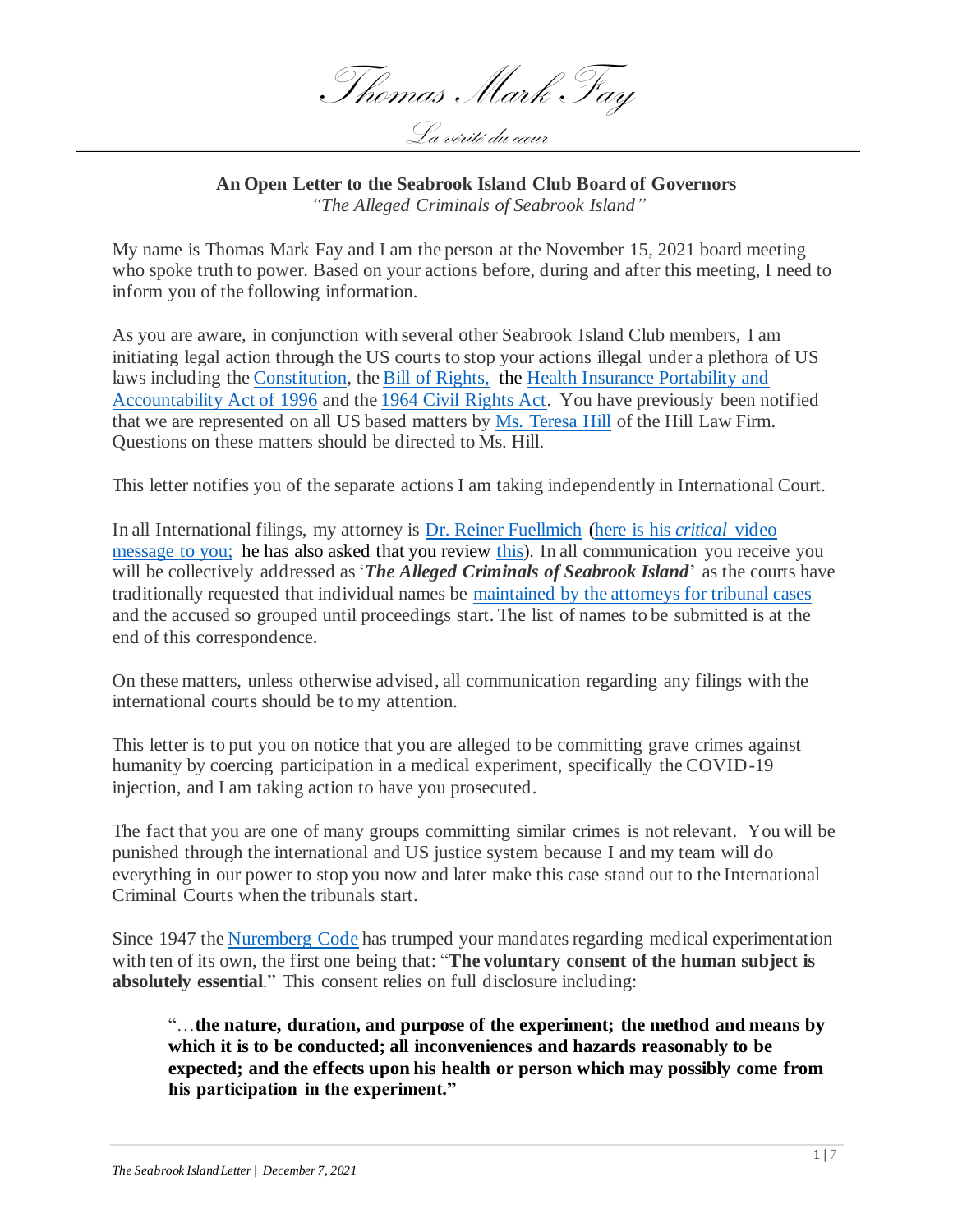

Who is responsible for insuring the informed consent of the human subjects?

**"…the quality of the consent rests upon each individual who initiates, directs, or engages in the experiment. It is a personal duty and responsibility which may not be delegated to another with impunity.**"

The COVID injection is an experimental medical procedure. [All](https://www.reuters.com/article/factcheck-covid-vaccines-idUSL1N2M70MW) available 'vaccines' are offered under an [Experimental Use Authorization.](https://www.fda.gov/vaccines-blood-biologics/vaccines/emergency-use-authorization-vaccines-explained) *There are no FDA approved 'vaccines' available in the US.* Additionally, th[e package inserts are blank](https://apnews.com/article/fact-checking-956865924140) and have consistently failed to list the ["inconveniences](https://rumble.com/vm936v-whistleblower-nurse-destroys-delta-narrative-vaccinated-patients-fill-hospt.html) and [hazards](https://www.cnet.com/health/parenting/covid-raises-risk-of-stillbirth-new-research-finds-what-to-know-about-vaccines-during-pregnancy/) reasonably to be expected".

Our evidence shows conclusively that you have both "initiated" and "directed" our employees and members to submit to the experiment through every method and manner possible including:

- Mandates:
- Unjust discrimination reminiscent of the old south;
- Economic coercion:
- Financial punishment; and even
- Public shaming.

## *All without any possibility of informed consent.* **This is your alleged crime.**

Previously, when this revered International Human Rights Law was applied to the war crimes of those who coerced experimental medical procedures on others, th[e punishment was](https://encyclopedia.ushmm.org/content/en/article/the-nuremberg-trials)  [imprisonment](https://encyclopedia.ushmm.org/content/en/article/the-nuremberg-trials) or [death by hanging.](https://encyclopedia.ushmm.org/content/en/article/the-nuremberg-trials)

While these alleged human rights violations are being mostly ignored now, they will not be ignored forever. In fact, the [tribunals](https://nurembergtrials.net/) [have](https://www.marktaliano.net/team-of-1000-lawyers-and-10000-medical-experts-start-nuremberg-2-trial-against-world-leaders-for-crimes-against-humanity/) [started.](https://www.nextbigfuture.com/2021/06/india-could-sentence-who-chief-scientist-to-death-for-misleading-over-ivermectin-and-killing-indians.html) It is likely future events will cause this black letter international law to be enforced not just with vigor but with unbridled passion. This doctrine has no provision for suspension – fake 'plandemic' or real pandemic. Your case will be ready for prosecution when the tide of justice returns to long-established norms. And it will.

If your actions were ever lawful, they have ceased to be after the recent decision by the [Fifth](https://www.ca5.uscourts.gov/opinions/pub/21/21-60845-CV0.pdf)  Circuit US [District Court,](https://www.ca5.uscourts.gov/opinions/pub/21/21-60845-CV0.pdf) South Carolina [Executive Order 2021-38](https://governor.sc.gov/sites/default/files/Documents/Executive-Orders/2021-11-04%20FINAL%20Executive%20Order%20No.%202021-38%20-%20Directive%20to%20Cooperate%20%20Assist%20with%20Litigation%20Challenging%20Vaccine%20Mandates%20%20Prohibition%20on%20Cabinet%20Agency%20Vaccine.pdf) signed by Governor McMaster, and the [OSHA decision to withdraw their fraudulent rule](https://www.osha.gov/coronavirus/ets2) and admit Biden's mandate was unlawful.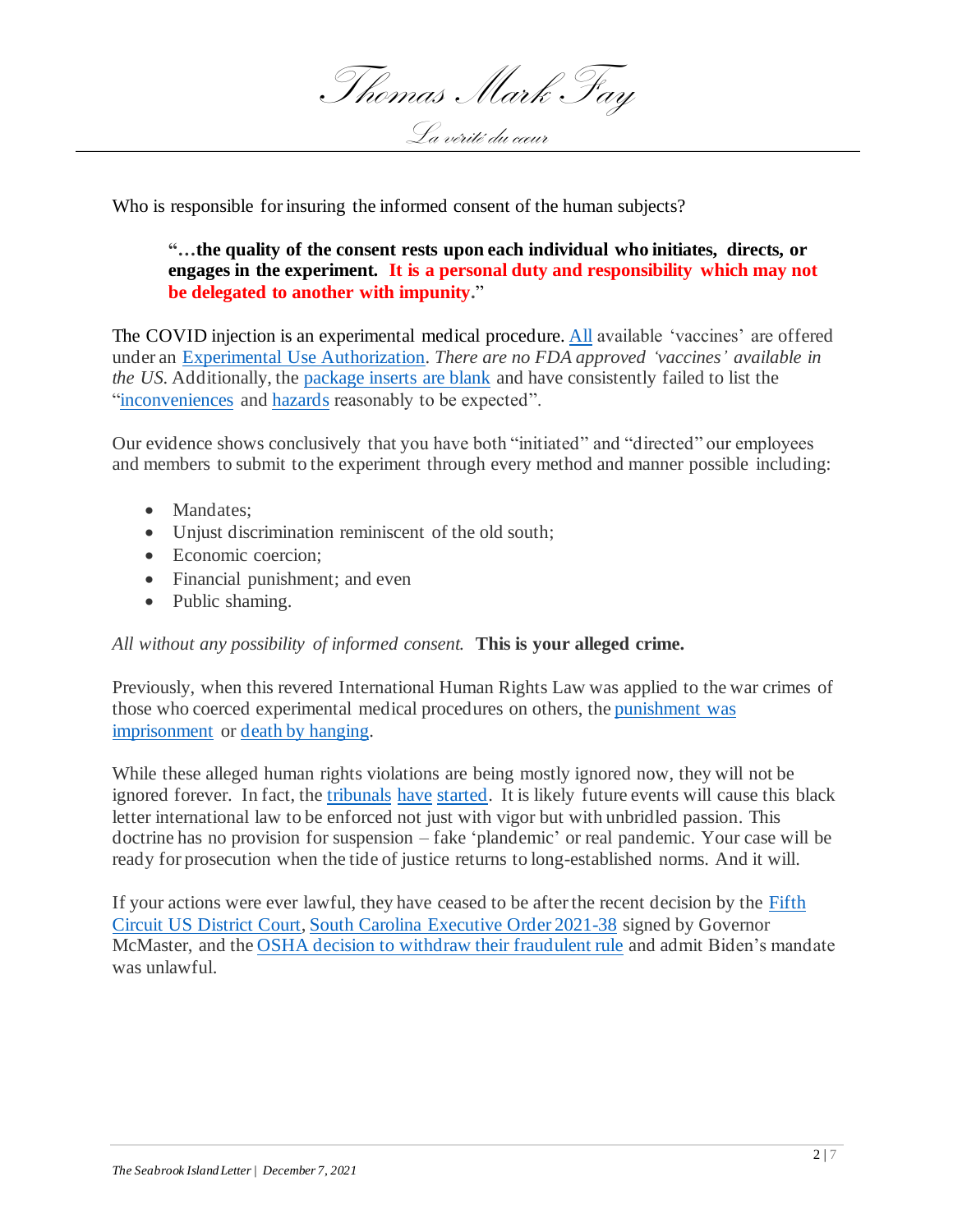Thomas Mark Fay La vérité du cœur

At attorney direction, our team has been forensically preserving every change to the Club's website for months as well as gathering all other communication you have provided to members, employees, and contractors regarding your insistence on vaccines. We believe this evidence proves beyond a reasonable doubt you have violated every count of th[e Nuremburg Code.](https://research.unc.edu/human-research-ethics/resources/ccm3_019064/) To be found guilty of a human rights violation, only one count needs proven. Our legal team's opinion is that I have submitted sufficient evidence for conviction as I have scrupulously maintained chain of custody unde[r international procedures.](https://www.icc-cpi.int/resource-library/Pages/core-legal-texts.aspx) After a detailed review, my team placed these documents, videos, sworn statements and photos in their secure archival vaults along with hundreds of other cases.

While it may take years, we will have our day in court. When we do, we will be ready.

In addition to notifying you of our intention to prosecute your human rights violations under the [Nuremburg Code,](https://research.unc.edu/human-research-ethics/resources/ccm3_019064/) we have submitted an investigatory request under Article 9c and Article 13c of the [Rome Statute](https://www.icc-cpi.int/Publications/Rome-Statute.pdf) to the [Information and Evidence Unit](https://otppathway.icc-cpi.int/index.html) of th[e International Criminal Court](https://www.icc-cpi.int/about/otp) [\(ICC\)](https://www.hrw.org/legacy/backgrounder/africa/icc0904/2.htm) Post Office Box 19519 2500 CM The Hague The Netherlands to have you **declared a war criminal**. These Articles allow the ICC Special Prosecutor to initiate an investigation, or combine this case with an existing investigation, which we fully expect them to do.

You are culpable in both cases because I have put you on the list of people and organizations who were either the most prolific enforcers, who continued to mandate these experiments long after reasonable and/or those who have an economic sponsor for their prosecution. *I will spend whatever it takes to bring you to justice.*

If you review the [Rome Statute,](https://www.icc-cpi.int/Publications/Rome-Statute.pdf) you are required to be notified of the next three paragraphs (including sub-paragraphs) to prove [elements 3 and 5 of the alleged war crimes.](https://www.icc-cpi.int/Publications/Elements-of-Crimes.pdf) By sending this letter to you with access to all the links to our evidence an[d his video message to you,](https://www.youtube.com/watch?v=V2YZAnKeGmM) Dr. Fuellmich's team has advised you are properly notified.

- 1.) In short, there is a global war we are involved in, and you are on the wrong side. The future of our nation and our world is at stake. The weapons in this war are ignorance, fear, and division. **We must come together to win this war for Truth, Justice, and the American Way**.
- 2.) The [fact](https://thereisnopandemic.net/) is [this: COVID-19 is a hoax](https://off-guardian.org/2021/09/22/30-facts-you-need-to-know-your-covid-cribsheet/) [designed](https://www.amazon.com/COVID-19-Great-Reset-Klaus-Schwab/dp/2940631123) to [steal](https://youtu.be/5EFi87edBok) th[e 2020 US](https://frankspeech.com/tv/video/dr-frank-displays-his-evidence-day-1-cyber-symposium-0) [Presidential](https://frankspeech.com/tv/video/captain-seth-keshel-presentation-day-2-cyber-symposium) [election](https://frankspeech.com/tv/video/scientific-proof-internationally-renowned-physicist-absolutely-proves-2020-election-was) [to](https://youtu.be/5EFi87edBok) [facilitate](https://www.amazon.com/COVID-19-Great-Reset-Klaus-Schwab/dp/2940631123) [a](https://thereisnopandemic.net/2021/11/21/rome-stands-strong-tonight-against-totalitarianism-spreading-across-the-free-world-20-november-2021/) [totalitarian takeover](https://duckduckgo.com/?q=victoria+australia+covid+polce+crack+down&iar=videos&iax=videos&ia=videos) [of](https://www.imdb.com/list/ls076620023/) [the](https://michaelsavage.com/broadway-composer-says-maoist-takeover-of-arts-is-like-living-in-a-totalitarian-state/) [world.](https://infocomms.org/posts/watch-australian-activists-emergency-sos-to-world-that-got-him-arrested/) [Our enemies are members of the global elite](https://www.algora.com/Algora_blog/2021/11/20/dr-david-martin-who-they-are-the-names-and-faces)  [including the Central Bankers, the Deep State, Big Tech,](https://www.algora.com/Algora_blog/2021/11/20/dr-david-martin-who-they-are-the-names-and-faces) and other evil people.
- 3.) [Obvious](https://off-guardian.org/2021/09/22/30-facts-you-need-to-know-your-covid-cribsheet/) [information](https://wsau.com/2020/08/19/facts-that-destroy-the-covid-19-pandemic-hoax/) [has](https://geopolitics.co/2020/10/26/covid19-crisis-is-a-crime-against-humanity-german-corona-investigative-committee) been [released,](https://thereisnopandemic.net/2021/11/21/rome-stands-strong-tonight-against-totalitarianism-spreading-across-the-free-world-20-november-2021/) even in [publications](https://wsau.com/2020/08/19/facts-that-destroy-the-covid-19-pandemic-hoax/) you would [believe,](https://time.com/5936036/secret-2020-election-campaign/) that [conclusively](https://amac.us/a-timeline-of-faucis-covid-19-deception/) proves this, but you are either unaware or unmoved. All the documentation to make you aware is available in this document:

In 2020 the US and UK had a mortality patter[n equal to historical norms.](https://swprs.org/studies-on-covid-19-lethality/#age) *There were no excess deaths from COVID or anything else in 2020.*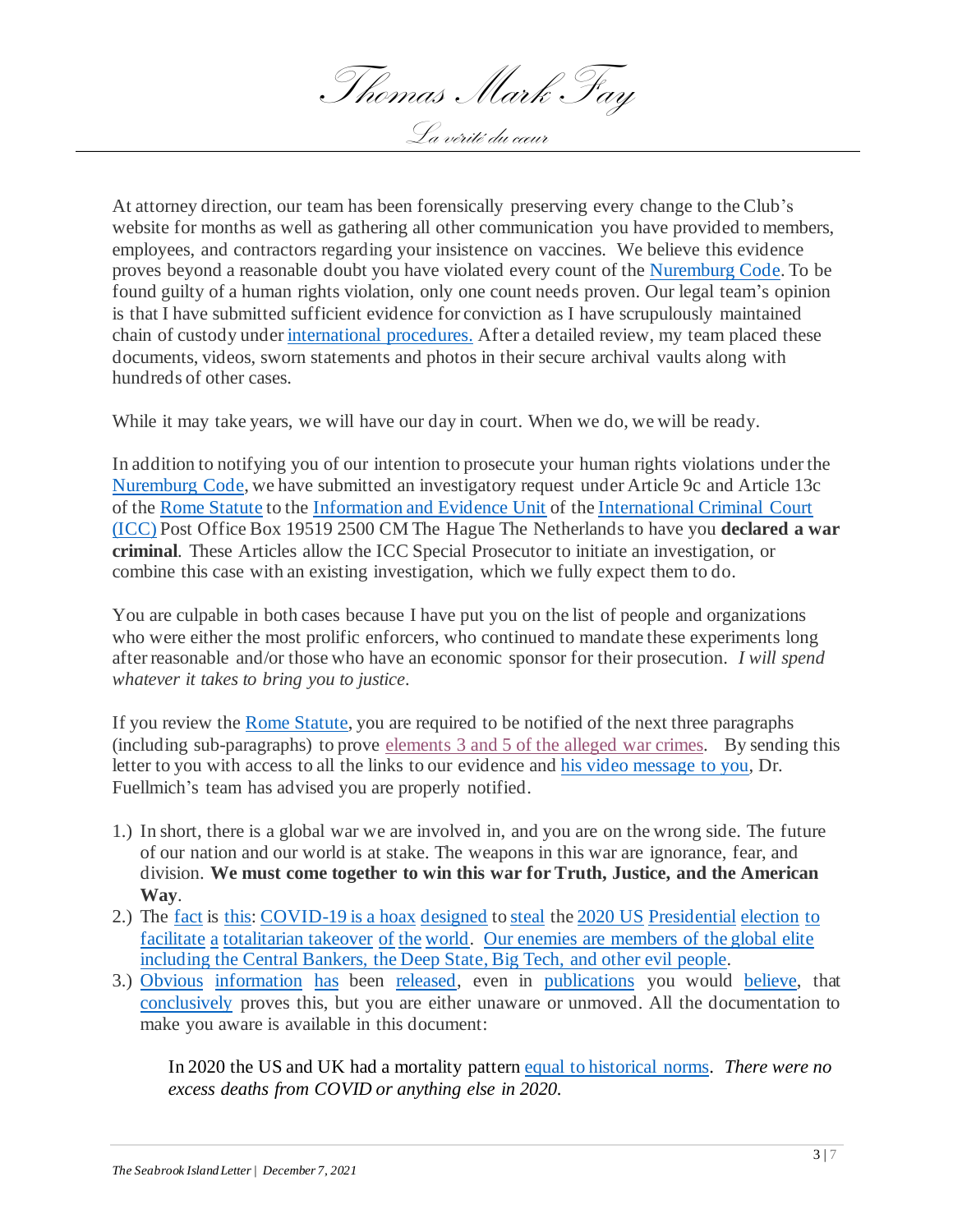

The entire hoax was facilitated by a phony test which gave many false positives and also labeled [ordinary flu cases as](https://www.theburningplatform.com/2020/10/26/where-did-the-flu-go-2/) 'COVID'.

These [PCR tests](https://standforhealthfreedom.com/wp-content/uploads/2021/01/The-Problems-With-PCR-Testing.pd) used to [diagnose COVID](https://www.brandnewtube.com/watch/flashback-pcr-test-creator-mullis-states-that-you-will-find-anything-in-anybody-with-the-pcr-test_78x9UkJLmSdWdGm.html) [have been admitted](https://www.brandnewtube.com/watch/stew-peters-with-dr-jane-ruby-new-evidence-about-pcr-tests-will-blow-your-mind-cdc-exposed_CjuxY6RxtYjGg7q.html) – [BY THE CDC](https://www.cdc.gov/csels/dls/locs/2021/07-21-2021-lab-alert-Changes_CDC_RT-PCR_SARS-CoV-2_Testing_1.html) - to being [inaccurate](https://beforeitsnews.com/politics/2020/10/attorney-fake-pcr-test-created-fake-covid-19-pandemic-3214034.html) and will be withdrawn from use at the end of the year. The new tests are no better. These *fraudulent tests* are being used maliciously by the side you support to limit our freedom – to shut down businesses and destroy lives.

[Masks](https://wwwnc.cdc.gov/eid/article/26/5/19-0994_article) [don't](https://www.ncbi.nlm.nih.gov/pmc/articles/PMC8072811/pdf/ijerph-18-04344.pdf#page37) [work](https://swprs.org/face-masks-and-covid-the-evidence/) [\(See](https://www.realclearpolitics.com/video/2021/07/27/montage_fauci_vs_fauci_on_mask-wearing.html) [also](https://www.technocracy.news/masks-are-neither-effective-nor-safe-a-summary-of-the-science/) [**[1](https://www.acpjournals.org/doi/10.7326/M20-6817)**][**[2](https://www.ecdc.europa.eu/sites/default/files/documents/covid-19-face-masks-community-first-update.pdf)**][**[3](https://www.cebm.net/covid-19/masking-lack-of-evidence-with-politics/)**][**[4](https://www.cochrane.org/CD006207/ARI_do-physical-measures-such-hand-washing-or-wearing-masks-stop-or-slow-down-spread-respiratory-viruses)**][**[5](https://escipub.com/irjph-2021-08-1005/)**][**[6](https://aip.scitation.org/doi/10.1063/5.0057100)**][**[7](https://www.cidrap.umn.edu/news-perspective/2020/04/commentary-masks-all-covid-19-not-based-sound-data)**][**8**[\]\[](https://www.nejm.org/doi/full/10.1056/NEJMp2006372)**9**[\]\[](https://bmjopen.bmj.com/content/5/4/e006577)**[10](https://www.thieme-connect.com/products/ejournals/html/10.1055/a-1174-6591)**]) [and](https://thetruthaboutmasks.com/) are [dangerous](https://www.ncbi.nlm.nih.gov/pmc/articles/PMC8072811/pdf/ijerph-18-04344.pdf#page37) [to](https://www.globalresearch.ca/medical-doctor-warns-bacterial-pneumonias-rise-mask-wearing) [wear,](https://nypost.com/2020/04/24/driver-crashes-car-after-passing-out-from-wearing-n95-mask/) [especially](https://principia-scientific.com/new-study-finds-covid-masks-harm-schoolchildrens-physical-mental-health/) [for](https://www.thatsmags.com/china/post/31100/student-deaths-lead-schools-to-adjust-rules-on-masks-while-exercising) [children.](https://pubmed.ncbi.nlm.nih.gov/20129889/) *They were a mark of obedience and are now a mark of evilpromoted ignorance and uncontrolled, irrational fear and division - which you are perpetuating with your contemptuous rules.*

[You](https://alicespringstomind.wordpress.com/2021/06/10/debunked-the-myth-of-asymptomatic-covid-transmission/) [cannot spread](https://stuartbramhall.wordpress.com/2021/03/09/study-of-10-million-finds-no-evidence-of-asymptomatic-covid-spread/) a [virus asymptomatically.](https://pubmed.ncbi.nlm.nih.gov/32513410/) *I cannot harm you if I don't have a fever or other objective symptoms.*

[COVID](https://www.weforum.org/agenda/2020/04/we-could-be-vastly-overestimating-the-death-rate-for-covid-19-heres-why/) [deaths](https://christianresearchnetwork.org/2021/11/05/italian-institute-of-health-drastically-reduces-its-official-covid-death-toll-number/) [were](https://thehill.com/opinion/healthcare/514915-is-us-covid-19-death-count-inflated) [wildly](https://www.westernjournal.com/right-experts-confirm-covid-deaths-massively-inflated-actual-numbers-dramatically-lower-official-count/) [inflated,](https://www.citizensjournal.us/inflated-reporting-of-covid-deaths-is-a-real-conspiracy/) [perhaps](https://nypost.com/2021/06/15/cuomo-nursing-home-order-caused-more-deaths-task-force/) [purposely.](https://www.nj.com/opinion/2020/05/murphy-administration-ignored-cdc-advice-and-sent-covid-19-patients-to-nursing-homes-mulshine.html) *Its risk is exactly equivalent to the flu we have all lived with for our entire lives.*

[The virus cannot be isolated \(9:40\)](https://www.youtube.com/watch?v=V2YZAnKeGmM) - it has *never* [been medically isolated outside of a](https://corona-ausschuss.de/en/documents/)  [laboratory.](https://corona-ausschuss.de/en/documents/) [Court](https://www.bitchute.com/video/yeRdDjGFTplh/) cases have been [dismissed \(15:36\)](https://www.youtube.com/watch?v=V2YZAnKeGmM) *for lack of proof COVID exists.*

['Vaccine'](https://citizenfreepress.com/column-2/whistleblower-nurse-majority-of-our-covid-patients-are-actually-suffering-from-vaccine-injuries/) [injuries](https://stuartbramhall.wordpress.com/2021/09/24/covid-19-vaccine-injuries-and-deaths-cover-up-nurse-whistleblowers-reveal-how-they-are-pressured-to-not-report-deaths-and-injuries-to-vaers/) [are](https://peckford42.wordpress.com/2021/09/28/australian-nurses-spill-the-beans-on-vaccine-injuries-and-deaths-does-anyone-think-this-is-all-lies-all-made-up/) [being](https://luke923evangelism.wordpress.com/2021/10/05/people-injured-by-covid-19-jab-share-their-horror-stories/) [suppressed](https://rumble.com/vkfz1v-the-vaccine-causes-the-virus-to-be-more-dangerous.html?s=08) and the injection may only be considered a 'vaccine' because the [definition of 'vaccine'](https://www.citizensjournal.us/the-cdc-suddenly-changes-the-definition-of-vaccine-and-vaccination/) was changed. We are seeing increased deaths in 2021 **BECAUSE OF** the 'vaccine', not **IN SPITE** OF the 'vaccine'. *Do anything you must to prevent your grandchildren from getting the injection.*

[Effective](https://pubmed.ncbi.nlm.nih.gov/33042552/) [treatments](https://pubmed.ncbi.nlm.nih.gov/33278625/) are [cheap](https://www.amazon.com/Ivermectin/s?k=Ivermectin) and [plentiful.](https://www.amazon.com/Quercetin-Seasonal-Supplements-Cardiovascular-Capsules/dp/B087YLTR4G) *Trump was right about Hydroxychloroquine and Ivermectin.* Ask [Japan.](https://stuartbramhall.wordpress.com/2021/10/31/japan-ends-vaccine-induced-pandemic-by-legalizing-ivermectin-while-pharma-controlled-media-pretends-masks-and-vaccines-were-the-savior/)

Despite this open and obvious information, you continue to support the hoax. But much, much worse you are continuing to mandate that our employees participate in an experimental medical procedure that has been determined over time by the CDC to literally have almost no benefit [and](https://beforeitsnews.com/alternative/2021/11/horrifying-compilation-of-athletes-reporters-patients-collapsing-passing-out-fainting-vaccine-to-blame-must-see-video-3762452.html) [substantial risk.](https://beforeitsnews.com/opinion-conservative/2021/11/powerful-david-icke-interview-they-are-purging-humanity-there-is-nothing-left-to-lose-alex-jones-banned-video-3607644.html) This is an injection you know nothing about and are not qualified to opine on, let alone recommend - or criminally mandate**.**

How could this happen? How could you do this to people?

Initially I assumed that you were blindly, deafly following your liberal leaders, your eyes and ears [covered](https://geopolitics.co/2021/08/09/how-media-fearmongering-led-to-unprecedented-censorship-of-scientific-research/) by the [censorship](https://web.stanford.edu/~dyang1/pdfs/1984bravenewworld_draft.pdf) of the [media](https://nypost.com/2021/09/06/federal-government-using-social-media-giants-to-censor-americans/) you [consume.](https://reclaimthenet.org/oxford-academics-slam-big-tech-censorship-of-scientific-study/)

Then I saw you in action at the meeting and remembered [Hannah Arendt's](https://plato.stanford.edu/entries/arendt/) [book:](https://www.litcharts.com/lit/eichmann-in-jerusalem/summary) ['Eichmann in](https://www.amazon.com/Eichmann-Jerusalem-Banality-Penguin-Classics/dp/0143039881)  [Jerusalem: A Report on The Banality of Evil'](https://www.amazon.com/Eichmann-Jerusalem-Banality-Penguin-Classics/dp/0143039881).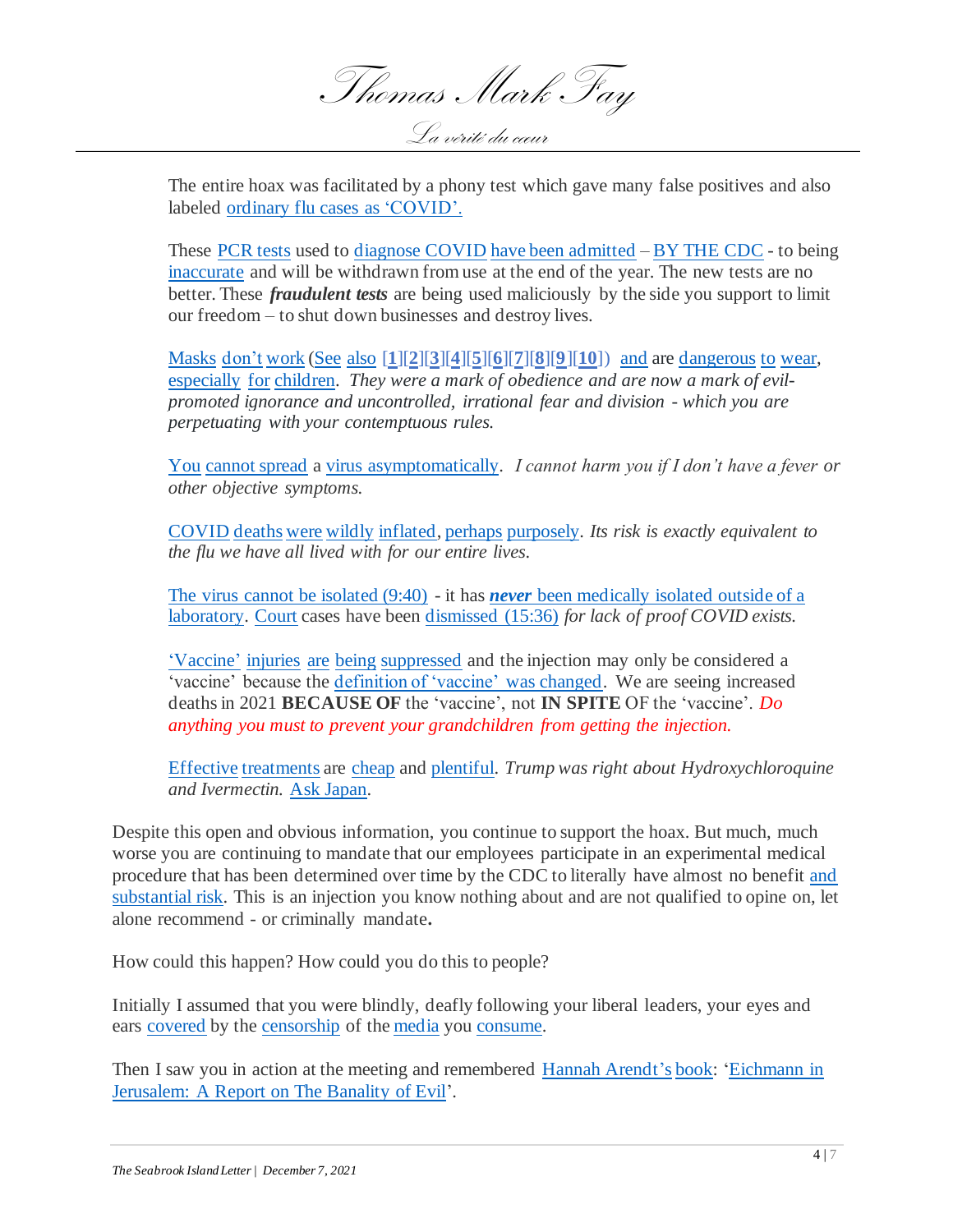Thomas Mark Fay La vérité du cœur

[Adolf Eichmann](https://en.wikipedia.org/wiki/Adolf_Eichmann) was the Nazi logistical genius of the Holocaust. He was captured by Israeli special forces 16 years after the war and tried for his crimes in Jerusalem. He was found guilty and hung until dead in 1962.

Arendt, widely considered to be an astute [observer of moral authority in the 20](https://medium.com/@johnwelford15/hannah-arendt-a-thinker-on-political-morality-942445e3e92c)<sup>th</sup> Century, covered the trial for several popular magazines of the day. In watching Eichmann up close she was surprised that evil appears as normal, everyday, *banal*, making it easy to hide. Step by step evil emerges and ordinary-appearing people in authority go along and personify and DO evil **without the thought, judgment and will necessary to resist it**.

[The Hannah Arendt Center](https://hannah-arendt.institute/wie-we-zijn/hannah-arendt-institute-in-short/) [summarized her findings](https://hac.bard.edu/about/hannaharendt/) as follows. I have helpfully updated their quote for you.

Eichmann *The Alleged Criminals of Seabrook Island are alleged to have* participated in the greatest act of evil in world history because of his *their* inability to think critically about his *their* fidelity to a Nazi *Liberal* ideology that he *they* clung to as a source of significance in a lonely and alienating world. Such thoughtless ideological zealotry is, Arendt concludes, **[the face of evil in the modern world](https://hac.bard.edu/about/hannaharendt/)**.

So how are you doing this? The answer is simple. I allege that if you are found guilty you are like th[e Nazi](https://www.bitchute.com/video/4jodmlCGe43l/) bookkeeper: you have not exercised the **[thought, judgment and will](https://www.bitchute.com/video/4jodmlCGe43l/)** to resist [evil.](https://www.bitchute.com/video/4jodmlCGe43l/) Only you are allegedly much worse because you are alleged to be not just keeping score you are alleged to be the ones *both creating and enforcing* the mandates. Per the Berlin [Corona](https://corona-ausschuss.de/en/)  [Committee,](https://corona-ausschuss.de/en/) to be consistent with the Nuremburg precedent, 'creating *or* enforcing mandates' of this experimental injection **requires capital punishment**.

But then why? WHY are you doing this?

[Voltaire](https://plato.stanford.edu/entries/voltaire/) [said,](https://www.goodreads.com/quotes/20527-those-who-can-make-you-believe-absurdities-can-make-you) "**Those who can make you believe absurdities, can make you commit atrocities.**" Let us list a few of the absurdities you have been made to believe:

- Safety is more important than freedom.
- The Bill of Rights and Constitution may be suspended indefinitely without a vote.
- A virus can be transmitted asymptomatically.
- Natural immunity is not as effective as multi-vax immunity.
- Forced medical intervention is required for an illness now known to be as dangerous as [the common flu \(14:30\).](https://www.youtube.com/watch?v=V2YZAnKeGmM)
- Censorship of people and ideas is good, especially about important public health issues and any fraud regarding elections.
- Masks are harmless to the wearer and stop virus spread.
- The 'Delta Variant' cases are not [injection injuries.](https://www.extremelyamerican.com/post/dr-robert-malone-on-bannon-war-room-vaccine-induced-ade-is-the-vaccinologist-s-worst-nightmare)
- A test is available to determine the different strains of COVID.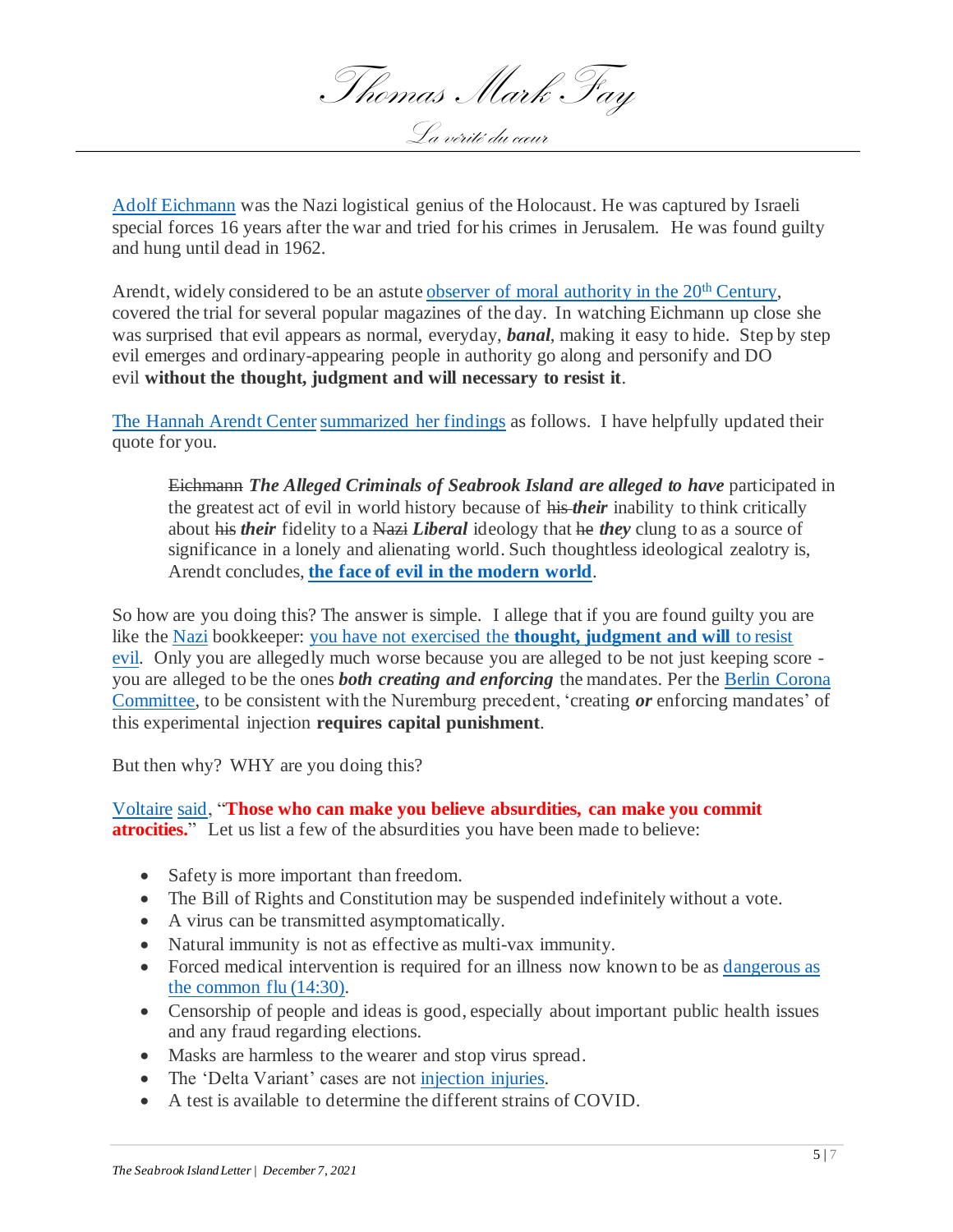Thomas Mark Fay La vérité du cœur

[You have been brainwashed](https://www.bitchute.com/video/vea4oV9dhJ9j/) to [believe things that aren't true](https://www.bitchute.com/video/4jodmlCGe43l/) – and I will ensure your thoughtless [atrocities](https://coronanews123.wordpress.com/2021/05/05/interview-with-holocaust-survivor-on-new-covid-medical-fascism/) will face a tribunal because after this letter, your ignorance is willful. [Cases have](https://www.europereloaded.com/latest-interview-with-dr-reiner-fuellmich-courts-of-law-follow-the-court-of-public-opinion/) [already been won by members of our team in South Africa, Germany,](https://www.europereloaded.com/latest-interview-with-dr-reiner-fuellmich-courts-of-law-follow-the-court-of-public-opinion/) and Holland. The case against you is perfectly documented, has the best legal representation in the world and is extremely well financed.

TO BE CLEAR: You should be 100% free to take the third jab or as many as you believe necessary for its [intended effect](https://x22report.com/aiovg_videos/dr-zelenko-we-are-living-through-a-global-bio-weapon-attack-people-have-the-cure-to-fight-it/) - but allow us and our employees to make the decision without coercion as guaranteed by national and international laws.

While the time is late, a good person faced with credible proof they may be in violation of international human rights law – *and who will likely face trial* - would immediately open their eyes to what is plainly before them, shake off their ideology, examine their actions and do the right thing.

I have little hope for your salvation. I do not know you but, *'bless your heart'*, by closing the outside dining to the unvaxxed for no reason after I politely asked to eat inside, you appear to be **mean, petty, and spiteful** in addition to a credibly accused international war criminal. *Please do let me know when my water fountain has been installed.*

Because I have been visiting Charleston since the mid-1960s. I saw firsthand the bone deep discrimination of the people like you down here, including my own grandfather. You have just changed targets. This is why I said: "*Unvaxxed is the NEW BLACK on Seabrook Island*". We will not allow you to continue to divide us like this - **We Shall ALSO Overcome**.

The courts and those of us financing the prosecutions may be inclined to mercy if you act immediately and ask for forgiveness. What am I asking of you? What is the right thing?

- **[WAKE UP](https://beforeitsnews.com/alternative/2021/11/juan-o-savin-freedom-update-and-disclosures-and-warnings-with-x22-sidney-powell-david-wilcock-video-3762005.html) and have the COURAGE t[o FACE](https://beforeitsnews.com/international/2021/10/the-psychology-of-totalitarianism-with-professor-mattias-desmet-dr-reiner-fuellmich-and-dr-wolfgang-wodarg-2506905.html) the TRUTH**. [You have been blinded](https://www.bitchute.com/video/vea4oV9dhJ9j/)  [by fear and ignorance.](https://www.bitchute.com/video/vea4oV9dhJ9j/) Study the information provided with an open mind and then carefully **e***valuate your exposure.*
- Apply rigorous standards to the COVID-19 measures you have taken: Can you logically support your positions without an appeal to a governmental authority or a fake PCR test? **A critically important point for you to know: "The government made me do it" or "I didn't know" were not acceptable defenses during previous tribunals.**
- If you face the truth and apply rigorous standards, you must join the side of freedom! Immediately call a press conference and announce that you have received conclusive evidence that the COIVD pandemic is a hoax and that masks, PCR tests and the COVID vaccines are completely an individual medical choice.
- That in the future the Club acknowledges they have no standing to inquire or recommend any future course of action related to a member's or employee's health care choices regarding experimental procedures; and,
- Deeply apologize to God and man.